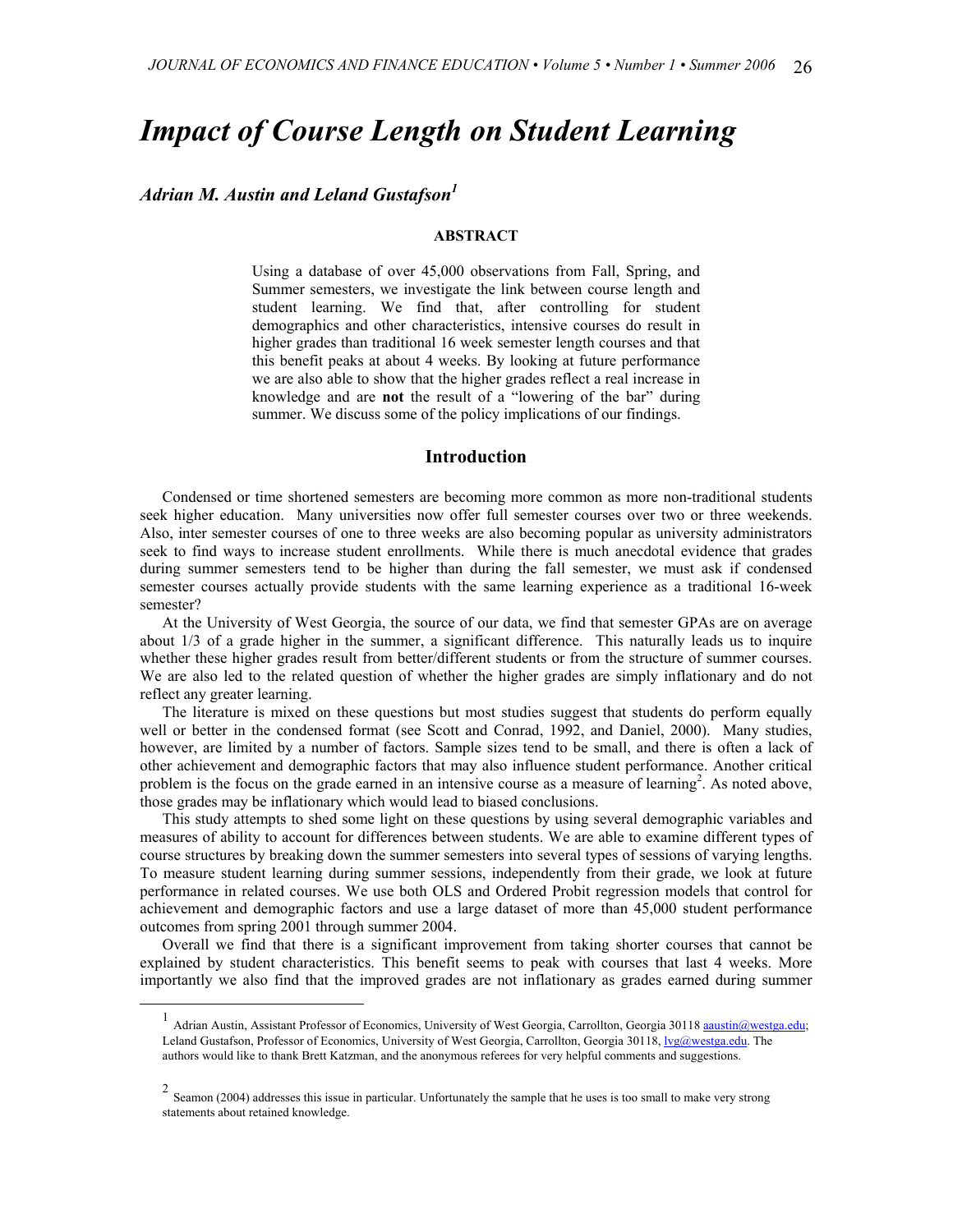sessions have the same explanatory power for future performance as those earned during a traditional 16 week semester.

## **Literature Review**

Brackenbury (1987) reviews final exam grades in educational psychology classes taught by the same instructor over 3, 8, and 16 week lengths. No significant differences are found in average exam grades. Caskey (1994) compares students taking algebra and accounting classes in both the condensed and traditional semester format. She finds no significant difference in course grades or overall class average. Age, ability and other possible confounding factors are not controlled for in the study. Messina (1996) using descriptive analysis finds that end of course grades for students who take weekend courses at a community college are similar to those taken during a traditional semester. Spurling (2001) looks at the percent of students passing English, mathematics, and English–as-a-Second-Language in both a condensed summer and traditional semester format. He finds that students in the condensed format have significantly higher pass rates than students in the traditional format but does not control for student differences in ability, age, etc.

Rayburn and Rayburn (1999) control for gender, past achievement (GPA, ACT), and major (business, non-business) while evaluating the effect of condensed semester format (8-week) on student performance in management accounting classes. Student performance is measured both by scores on short multiple choice questions and on exam problems. Using ANOVA they find that class length is not a significant factor in multiple choice question scores but is significant in explaining higher exam problem scores in the traditional semester length.

Ewer, et al. (2002) look at student performance in two introductory accounting courses taught by the same professor in two semester formats (16-week and 4-week). They control for student ability by categorizing students by high and low ACT scores and GPA before taking the courses. They use three measures of student performance; mean scores on course tests, the final exam and course GPA. A t-test for differences in means is used to test for significance. Their results show that students with high ACT scores or with high GPA's do perform significantly higher in the condensed semester format. They find no significant difference in performance between the condensed and traditional semester format for students with lower ACT scores or lower GPA's.

Boddy (1985), using regression analysis with paired classes taught by the same instructor, shows that class performance (exam scores) in a 5 and 8 week compressed semester format is significantly higher than the traditional 16 week semester format for Computer Science classes. However, there is no significant difference in performance for History or School Law classes. He also finds that course load, major area of study, amount of paid employment, and length of time since previous study of a subject are not significantly related to achievement in the condensed or traditional semester length.

Students may perform better in the condensed format because there is less time between learning and testing to forget the material. However, are students able to retain material learned in the condensed format and use it in future classes as well as those who learn material in a traditional format. Seamons (2004) puts it quite succinctly, "Whether the formats differ in effectiveness at the conclusion of the course may be of little importance if the difference is short lived and disappears after a period of time." Van Scyoc and Gleason (1993) compared courses in microeconomics taken in a traditional 16-week semester with a 3 week semester format. They find better performance on achievement test in the compressed format at the end of the course and find no difference in retention when measured several months after the course is over. Geltner and Logan (2000) finds that students perform better (GPA, success rate) in 6-week than 16-week classes and retain the material equally well in both formats. Success rates are measured as the percent of students getting a 'C' or better. Retention is measured by the difference in GPA earned by students in the second of two sequential courses where the first course in the sequence is taken in either the condensed or traditional semester format. They control for student achievement by separating students into two groups, those that earned above and below a 3.0 GPA in the traditional spring semester and then compare their GPA's in condensed summer classes. Petrowsky (1996) evaluates student performance in traditional 15 week versus 2 week summer macroeconomic courses. He finds that on exams that measure basic recall student scores where higher in the compressed format. However, on the final exam that required more comprehension and analysis, students in the traditional semester format perform better.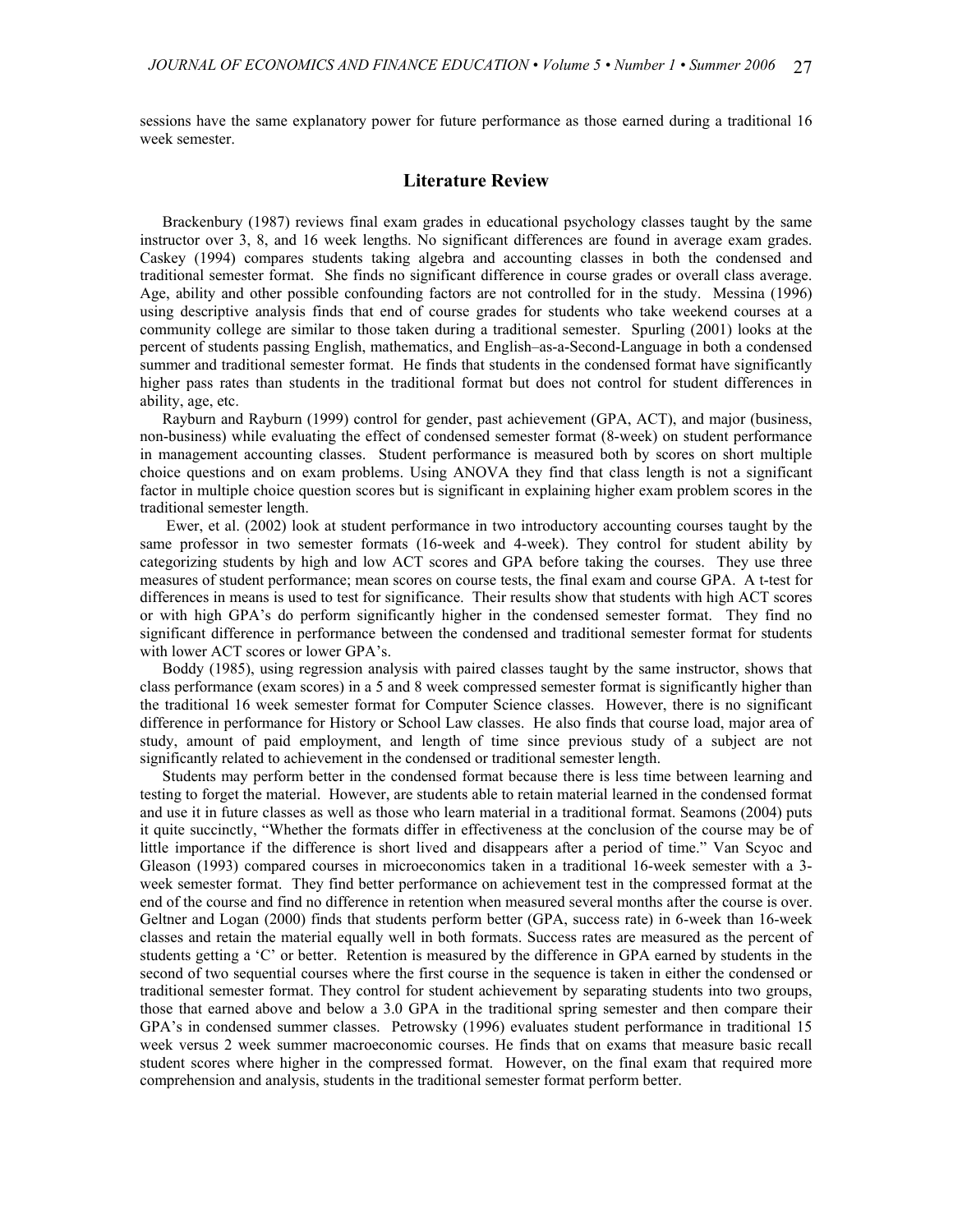Daniel (2000) contains a literature review for articles on time shortened courses across disciplines and finds that these courses yield comparable and often superior learning outcomes in comparison with traditional semester or quarter length courses (p. 303).

# **Impact of Course Length on Grades**

We utilize a very large database in our study which allows us to compare over 45,000 student records over many different classes. We are also able to look at several different session lengths.

## *Description of the Data*

Our data comes from students at the University of West Georgia, a regional state university, for Spring 2001 through Summer 2004. For these students, we have a set of demographic data including age, race, gender, high school GPA, SAT scores, ACT scores, last date attended etc. We also have overall semester GPA performance for each student as well as performance in every class.

The raw data has 59,736 undergraduate semester student records over those 11 semesters. This reflects 16,806 students. Unfortunately we do not have SAT results for all students. Some students take the ACT in lieu of the SAT, and the University of West Georgia does not require SAT scores for transient students, transfer students (with more than 30 semester hours) or non-traditional students. As such we are left with a final 11,795 students with SAT scores<sup>[3](#page-2-0)</sup>.

Of the 11,795 students in the study, 58% are female, 73.9% are white, 22.0% are black and the remaining students are Asian (1.2%), Hispanic (1.2%), Native American (0.2%) and multi-racial (1.5%). The average SAT scores are 501.5 for the verbal test, and 493.4 for the math. The average student age is 21. The youngest student in the study is 13, and the oldest is 70.

| Characteristics of Students in the Study |       |              |         |          |         |         |  |
|------------------------------------------|-------|--------------|---------|----------|---------|---------|--|
|                                          | Max   | Average      | Std     | Min      |         |         |  |
| <b>SATM</b>                              | 800   | 491.1        | 74.9    | 210      |         |         |  |
| <b>SATV</b>                              | 800   | 498.0        | 74.6    | 200      |         |         |  |
| Age                                      | 69.6  | 21.2         | 3.3     | 12.6     |         |         |  |
|                                          | Male  | Female       |         |          |         |         |  |
| Gender                                   | 42%   | 58%          |         |          |         |         |  |
| Ethnicity                                | White | <b>Black</b> | Asian   | Hispanic | Mixed   | Native  |  |
|                                          | 73.9% | 22.0%        | $1.2\%$ | $1.2\%$  | $1.5\%$ | $0.2\%$ |  |

## Table 1

## **Characteristics of Students in the Study**

#### *Summer Courses*

The University of West Georgia offers typical 16 week fall and spring semesters as well as a summer semester that has sessions of varying lengths. We investigate the impact of the length of a session on student performance by separating the summer GPAs into performance by session. In this way we can compare performance in the shorter sessions to performance in a full 16 week fall or spring semester.

The summer is organized into four major sessions. Session I has 11 consecutive weekdays of teaching, a reading day, and an exam day. Session II has 36 consecutive weekdays of teaching, a reading day, and an exam day and is spread over most of the summer. Sessions III and IV each have 17 consecutive weekdays of teaching, a reading day, and an exam day. In what follows we refer to session I as the three week

<span id="page-2-0"></span> <sup>3</sup> Although we are not able to include these students and therefore miss some valuable information, the silver lining is that we do not have to worry about any possible bias due to their inclusion. The study of the differences between the performance of transient, non-traditional, and transfer students, and "regular" students is a paper in its own right.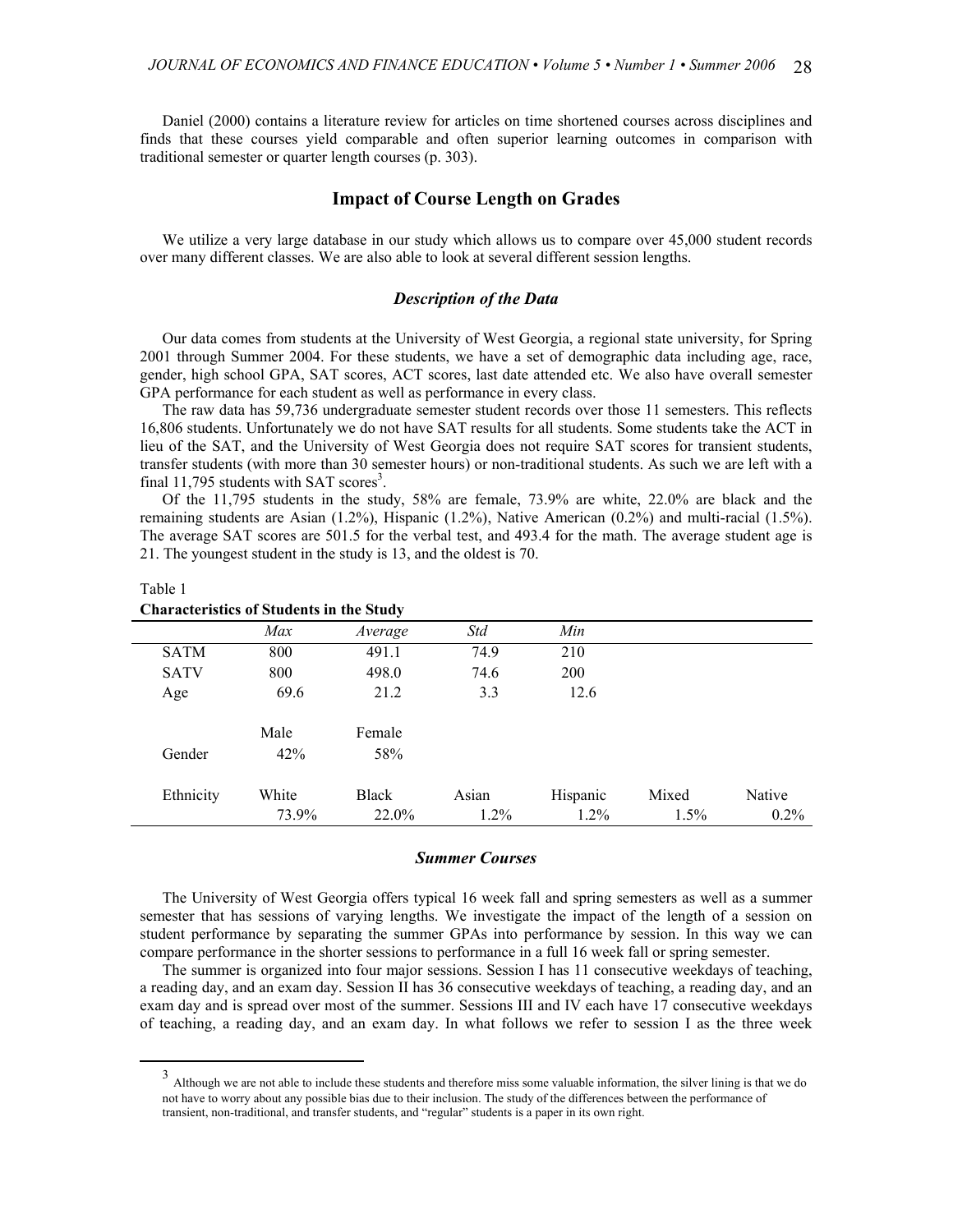session, sessions III and IV as four week sessions, and session II as an eight week session. The three week and two four week sessions run consecutively, while Session II begins with Session III and ends with Session IV.

#### Figure 1 **Summer Session Structure**

Table 2



| $10010 -$ |                                                  |  |
|-----------|--------------------------------------------------|--|
|           | <b>Students in the Study by Semester/Session</b> |  |

| Semester              | Number of Students |  |
|-----------------------|--------------------|--|
| Spring 2001           | 4,913              |  |
| Summer 2001           | 1,825              |  |
| Fall 2001             | 5,500              |  |
| Spring 2002           | 5,101              |  |
| Summer 2002           | 1,881              |  |
| Fall 2002             | 5,760              |  |
| Spring 2003           | 5,232              |  |
| Summer 2003           | 2,131              |  |
| Fall 2003             | 5,946              |  |
| Spring 2004           | 5,517              |  |
| Summer 2004           | 2,084              |  |
| <b>Total</b>          | 45,890             |  |
| <b>Session Length</b> | Number of Students |  |
| 3 Week                | 1,884              |  |
| 4 Week                | 4,605              |  |
| 8 Week                | 3,836              |  |
| Educ                  | 401                |  |
| 16 Week               | 37,939             |  |
| <b>Total</b>          | 48,665             |  |

Notes: Since the Summer semesters are further split into several different sessions, the totals are not equal.

There are two other options for taking classes during the summer, Ecore, which is a recent initiative in the University System of Georgia where some core courses can be taken online, and a special Education Session that is only open to education majors.<sup>[4](#page-3-0)[5](#page-3-1)</sup>

To study the performance by session, we compute GPAs for all of the possible sessions lengths during the summer. Because we have data for every course for every student, we are able to divide the summer into the several different session lengths instead of relying on the whole summer GPA which is what is typically reported. In this manner we can compare the three, four, and eight week session performances to the performances during the traditional 16 week fall and spring sessions. All the session breakdowns are given in Table 2 above.

We use the demographic, achievement, and structural variables to predict performance in Model 1 below.

<span id="page-3-0"></span> <sup>4</sup> The Education Session runs at different times due to the need to have certain practicum courses fit the timing of the Elementary/Middle/High School year. <sup>5</sup>

<span id="page-3-1"></span><sup>&</sup>lt;sup>5</sup> Ecore classes are also available in regular semesters as well. Given that less than 0.5% of all hours in the entire sample are from Ecore classes and that we are interested in in-class performance, we decided to remove the Ecore courses from the sample.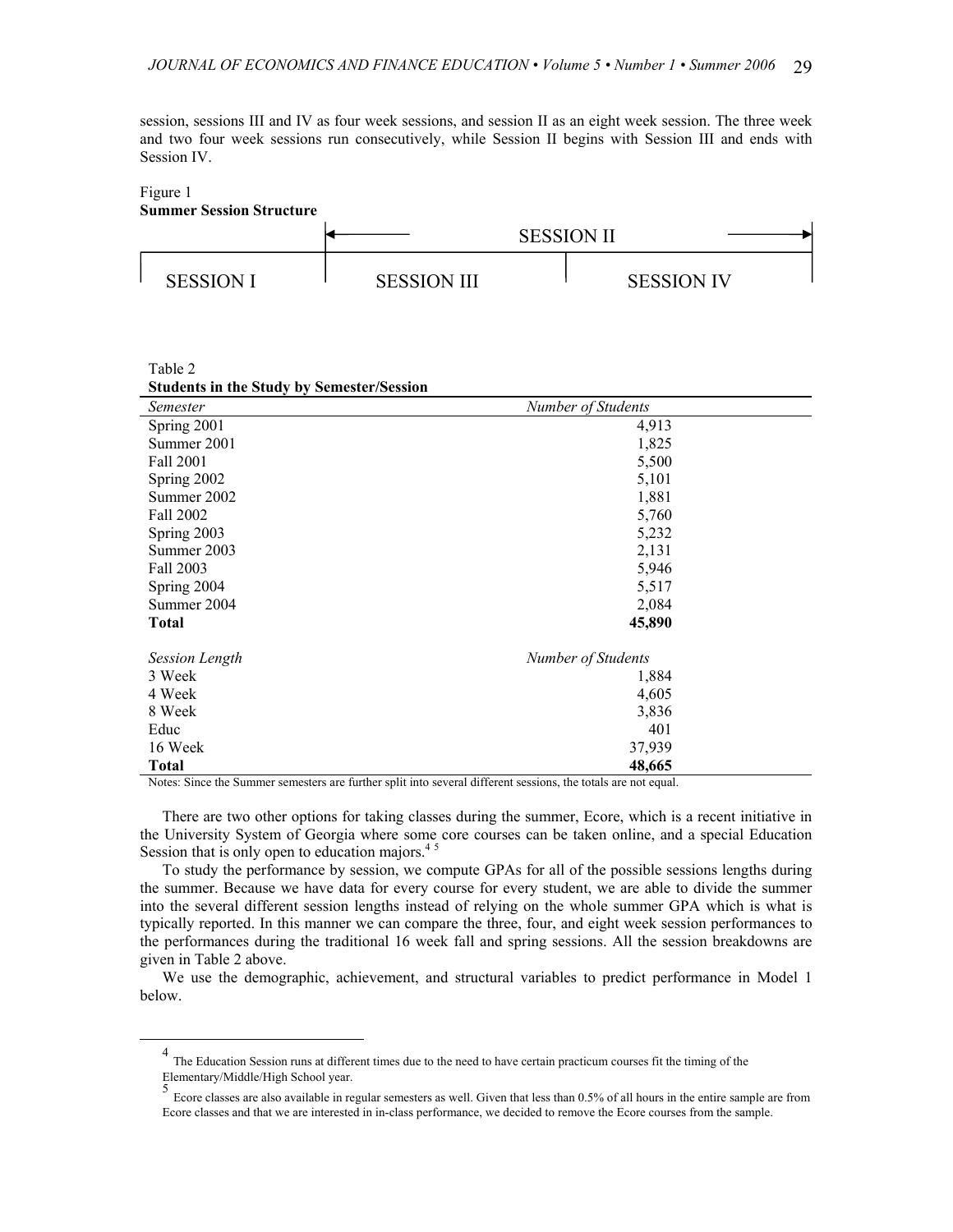| Model |  |
|-------|--|
|       |  |
|       |  |

 $GPA_i = f(D3, D4, D8, Educ, Eth, Gen, SATM, SATV, Hrs, StartGPA, Age, Load)$ 

| $GPA_i$         | GPA earned in session j                              |
|-----------------|------------------------------------------------------|
| D <sub>3</sub>  | Dummy Variable = $1$ if session j is a 3 Week Summer |
|                 | Session                                              |
| D4              | Dummy Variable = $1$ if session j is a 4 Week Summer |
|                 | Session                                              |
| D <sup>8</sup>  | Dummy Variable $=1$ if session j is an 8 Week        |
|                 | <b>Summer Session</b>                                |
| Educ            | Dummy Variable $=1$ if session j is an Education     |
|                 | <b>Summer Session</b>                                |
| Eth             | Dummy Variable $= 1$ if a student is White           |
| Gen             | Dummy Variable $= 1$ if a student is Female          |
| <b>SATM</b>     | <b>SAT Math score</b>                                |
| <b>SATV</b>     | <b>SAT Verbal score</b>                              |
| <b>Hrs</b>      | Earned Credit Hrs at the start of the semester       |
| <b>StartGPA</b> | GPA at the start of the semester                     |
| Age             | Age at the start of the semester                     |
| Load            | Contact hours per week                               |

Table 3 **Summary Statistics of the data used to estimate Model 1.**

|                  |                   | <b>FULL SAMPLE</b> |                   | <b>SUB SAMPLE A</b> |                   | <b>SUB SAMPLE B</b> |  |
|------------------|-------------------|--------------------|-------------------|---------------------|-------------------|---------------------|--|
|                  | Average           | Std                | Average           | Std                 | Average           | Std                 |  |
| <b>GPA</b>       | 2.78              | 1.00               | 2.76              | 1.01                | 2.76              | 1.00                |  |
| Eth              | 0.73              | 0.45               | 0.73              | 0.44                | 0.73              | 0.45                |  |
| Gen              | 0.60              | 0.49               | 0.60              | 0.49                | 0.60              | 0.49                |  |
| Age              | 21.20             | 3.31               | 21.18             | 3.28                | 21.17             | 3.25                |  |
| <b>SATM</b>      | 491.06            | 74.88              | 490.73            | 74.40               | 490.76            | 74.37               |  |
| <b>SATV</b>      | 497.99            | 74.63              | 496.43            | 74.16               | 496.56            | 74.15               |  |
| <b>Hrs</b>       | 46.17             | 37.10              | 46.10             | 37.25               | 46.09             | 37.25               |  |
| <b>Start GPA</b> | 2.76              | 0.66               | 2.75              | 0.66                | 2.75              | 0.66                |  |
| LOAD             | 12.75             | 4.06               | 12.23             | 4.13                | 12.23             | 4.13                |  |
|                  | # of Observations |                    | # of Observations |                     | # of Observations |                     |  |
| D <sub>3</sub>   | 1,884             |                    |                   | 128                 |                   | 128                 |  |
| D <sub>4</sub>   | 4,605             |                    | 330               |                     | 330               |                     |  |
| D <sub>8</sub>   | 3,836             |                    | 235               |                     | 235               |                     |  |
| Educ             | 401               |                    | 38                |                     | 38                |                     |  |
| <b>Full Term</b> | 37,939            |                    | 2,543             |                     | 2,412             |                     |  |
| Total            | 48,665            |                    | 3,274             |                     | 3,143             |                     |  |

There is ample support in the literature for using ethnicity, gender, SAT scores and starting GPA as predictors of current GPA (see Betts and Morell, 1999, Case and Richardson, 1990, and Cohn, Cohn, Balch, and Bradley, 2004). We also include age and earned hours as measures of maturity and institutional maturity. For first semester freshmen, who have no starting GPA, we try two approaches. To keep the variation among the students while recognizing that the mean high school GPA is much greater than the college GPA, we substitute their High School GPA adjusted to have the same mean as the intercept term of a regression of Starting GPA on Hrs; this is what's reported below. A second approach is to ignore those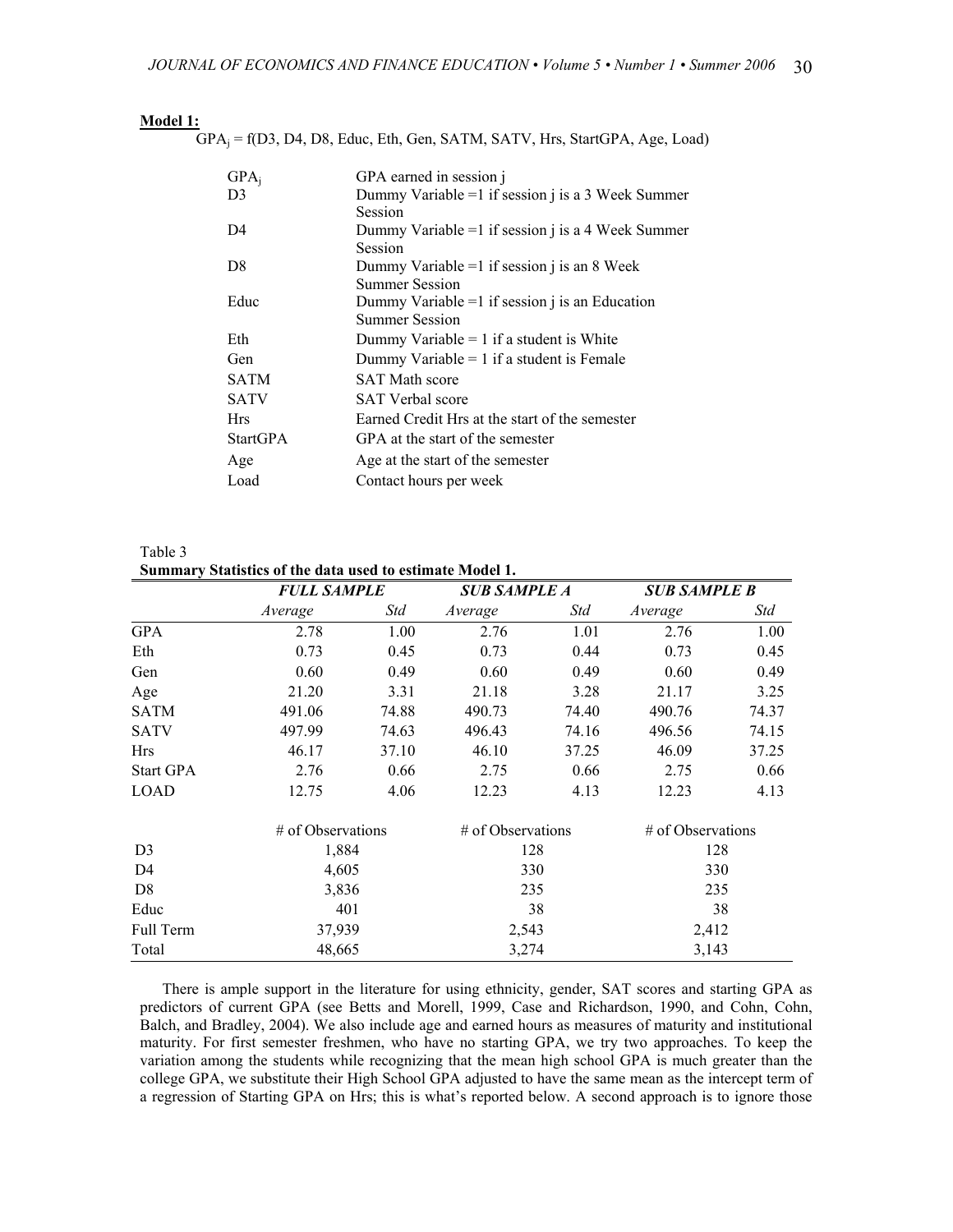students or substitute an indicator function. The results show no practical differences between any of these cases<sup>6</sup>. The age of the students is their age at the beginning of the semester Jan 15, May 15 and Aug 25. We define the variable, *Load*, to measure the impact of a student's course load on performance. Not only does course load measure how much time a student spends in class, but it also may alleviate some sample selection issues between regular semesters and summer semesters as students choose their course loads within both types of semesters. To compare course loads effectively across sessions of different length we define the variable Load as the total number of contact hours per week over the evaluation period. So, for example, a student taking a single 3 hour credit course during a 4 week session, would have a lighter load than a student taking 15 hours during a regular Fall or Spring semester. Summary statistics of the data are in Table 3 below.

A limitation of this type of study is that there is no grade for "droppers" and they are left out of the model. This may lead to a bias. Unfortunately this plagues every study of student performance. However, since we are comparing session lengths, and students drop out of all types of sessions, this might mitigate any bias caused by the drop effect.

A more serious problem is that of self-selection by students. Anecdotal evidence suggests that summer students are typically high achievers, who want to get ahead, or those who need to catch up. We do our best to control for student characteristics, and the inclusion of the Load variable, does allow some student selfselection to be controlled for, however there may be some bias that for which we are not entirely able to control. [7](#page-5-1)

## *OLS Results*

The results of OLS estimation of Model 1 are given in Table 4. Controlling for a number of past student performance and demographic variables we find that semester lengths of three, four, and eight weeks significantly increase student performance over those achieved during the traditional sixteen week semester. However, the affect of shorter semester lengths are not the same. An F-Test indicates that there is a significant difference in the effect on student performance between the three time-shortened summer semesters. A semester length of four weeks provides the optimal student performance.

White, female, and age are all significant and positively related to student performance. Math SAT score is positive and significant but verbal SAT score is not shown to have a significant effect. Starting semester hours, starting GPA, and Load are all significant and positively related to student performance.

| Estimation results from blouer F |             |               |             |             |
|----------------------------------|-------------|---------------|-------------|-------------|
|                                  | <i>FULL</i> | FULL (probit) | Subsample A | Subsample B |
|                                  | $(p$ -val)  | $(p$ -val)    | $(p$ -val)  | $(p$ -val)  |
| Intercept                        | $-0.299$    |               | $-0.834$    | $-0.652$    |
|                                  | (0.000)     |               | (0.000)     | (0.000)     |
| D <sub>3</sub>                   | 0.436       | 0.424         | 0.566       | 0.257       |
|                                  | (0.000)     | (0.000)       | (0.000)     | (0.000)     |
| D <sub>4</sub>                   | 0.442       | 0.542         | 0.651       | 0.349       |
|                                  | (0.000)     | (0.000)       | (0.000)     | (0.000)     |
| D <sub>8</sub>                   | 0.337       | 0.175         | 0.451       | 0.117       |
|                                  | (0.000)     | (0.000)       | (0.000)     | (0.000)     |
| <b>EDUC</b>                      | 0.661       | 0.615         | 0.697       | 0.636       |
|                                  | (0.000)     | (0.000)       | (0.000)     | (0.000)     |
| <b>ETH</b>                       | 0.088       | 0.070         | 0.077       | 0.094       |

| Table 4                                |  |  |
|----------------------------------------|--|--|
| <b>Estimation results from Model 1</b> |  |  |

 <sup>6</sup> The results from the alternate specifications are available upon request from the authors.

<span id="page-5-1"></span><span id="page-5-0"></span><sup>7</sup> A third issue is the fact that all the data comes from one school. This is, unfortunately, common to all studies in the literature. On the positive side, unlike most other studies, our data is school wide and not just from a few classes or a single department.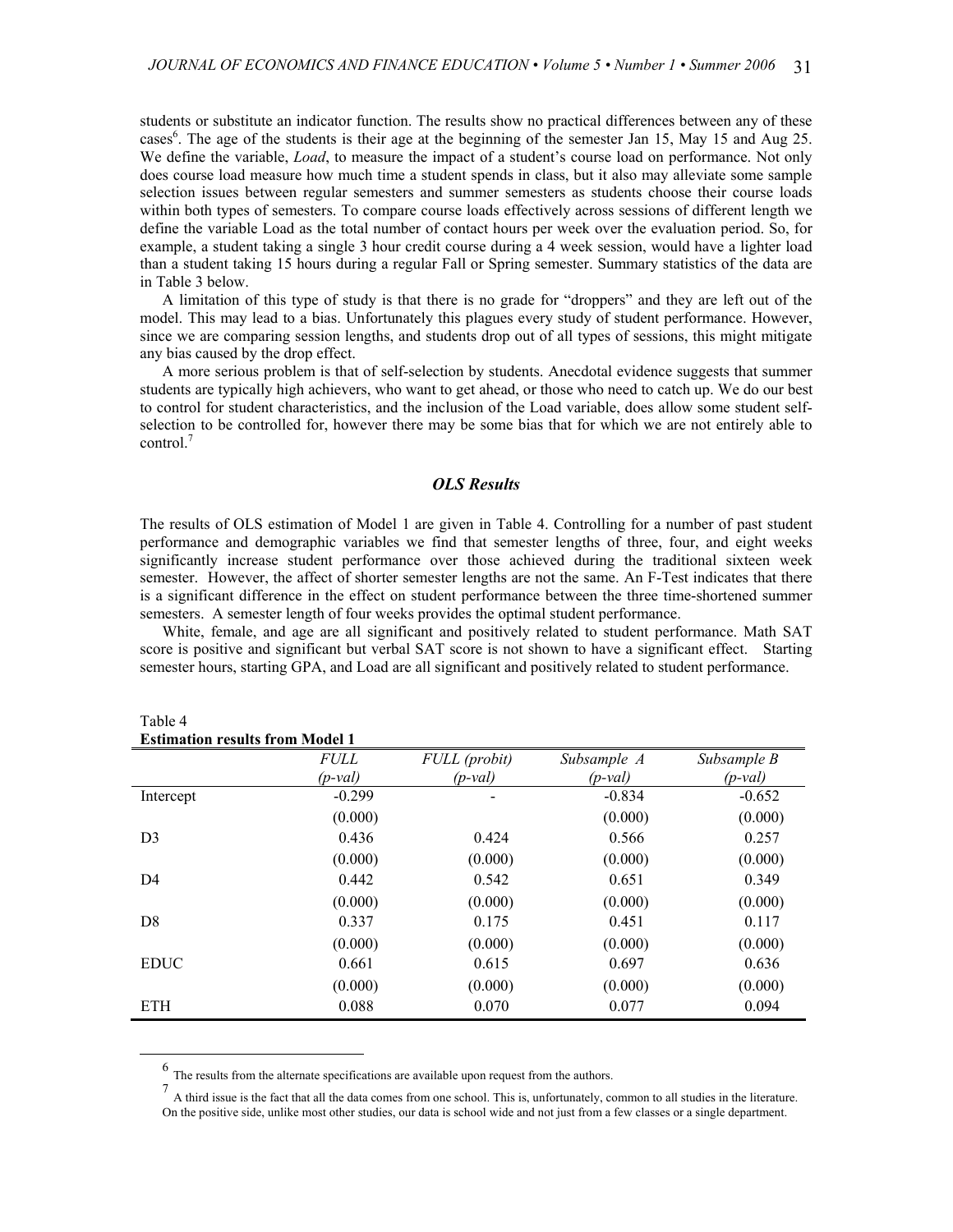|                     | (0.000) | (0.001) | (0.000) | (0.000) |
|---------------------|---------|---------|---------|---------|
| <b>GEN</b>          | 0.145   | 0.179   | 0.163   | 0.194   |
|                     | (0.000) | (0.000) | (0.000) | (0.000) |
| SATM (in 10s)       | 0.004   | 0.008   | 0.008   | 0.009   |
|                     | (0.000) | (0.000) | (0.000) | (0.000) |
| SATV (in 10s)       | 0.001   | 0.004   | 0.001   | 0.003   |
|                     | (0.161) | (0.000) | (0.707) | (0.040) |
| <b>HRS</b>          | 0.004   | 0.006   | 0.006   | 0.006   |
|                     | (0.000) | (0.000) | (0.000) | (0.000) |
| <b>STARTGPA</b>     | 0.698   | 0.677   | 0.681   | 0.720   |
|                     | (0.000) | (0.000) | (0.000) | (0.000) |
| AGE                 | 0.017   | 0.026   | 0.023   | 0.023   |
|                     | (0.000) | (0.000) | (0.000) | (0.000) |
| <b>LOAD</b>         | 0.012   | 0.014   | 0.012   | 0.012   |
|                     | (0.000) | (0.000) | (0.000) | (0.000) |
| Adj $R^2$           | 0.35    |         | 0.37    | 0.36    |
| Prob F-stat         | 0.000   |         | 0.000   | 0.000   |
| <b>Observations</b> | 48,665  | 48,665  | 3,274   | 3,143   |

## *Ordered Probit Results*

By its nature a GPA can only fall within [0, 4]. If most of the data were well within the boundaries, then OLS would be very well suited to model the data, however there is significant mass on the boundaries (3.0% and 17.0% of the data is equal to 0 and 4 respectively). This can cause OLS to give biased results. In addition, although theoretically a GPA can take any value between 0.00 and 4.00, there are holes in the data as well as significant clumps at certain points. As the frequency distributions below show, there are peaks at GPAs of 0, 1, 2, 3, and 4. For these reasons, we choose to augment our results by using an Ordered Probit model.

#### Figure 1 **Distribution of Session GPAs**

#### **Smoothed Frequency Distribution of Session GPAs**

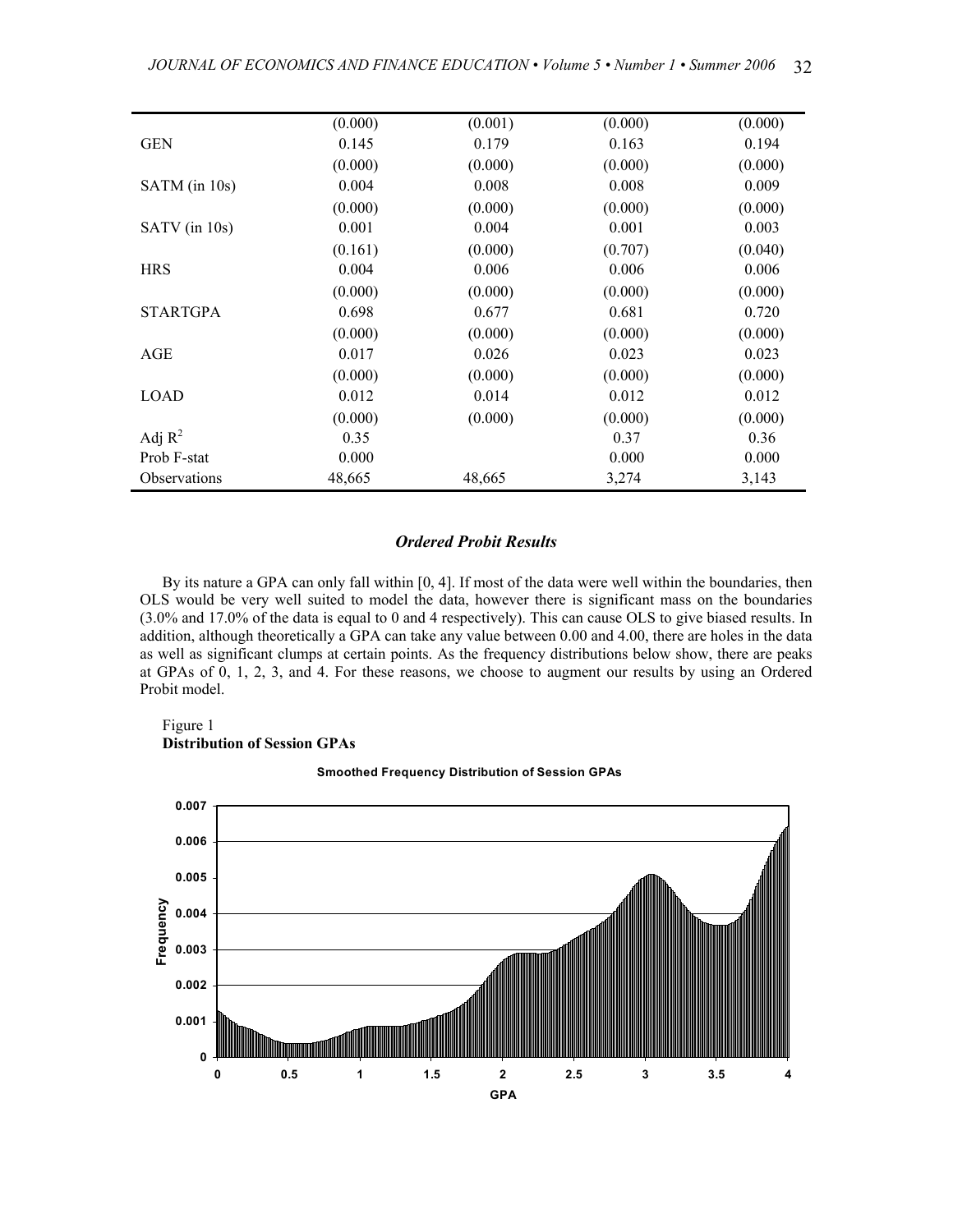We define the categories for the ordered probit model as follows: if the session GPA is greater than 3.5, the session grade is considered to be an A, if the GPA is greater than 2.5, but less than 3.5, the session grade is a B etc. for C, D, and F.

The results of the probit model are also in Table 4. As before, we find that the coefficients on the summer dummies are significant, and that the coefficient on D4 is greater than that on D3 and D8. In fact, the estimates from the probit model are all very close to the earlier OLS analysis, and the probit model serves to confirm our earlier results.

## *Sub Samples*

Since many students are represented more than once in the full data set, there is a possibility of correlation between the error term and the independent variables. Since one semester's GPA will become part of the Cumulative GPA it will show up as part of the starting GPA in a later semester. This could lead to biased estimates although there is reason to believe that the bias will be small – the sample is very wide compared to its length, and one semester's GPA could both lower the cumulative GPA as well as raise it. Nonetheless, as we predict that GPAs will rise overall, it is a possibility worth investigating. To do so we create a randomly drawn subsample (Subsample A) of the original data. This subsample must meet two criteria: 1) No student is represented more than once and 2) The distribution of Freshmen, Sophomore, Junior and Senior must remain the same as the original sample (It is tempting to include every unique individual exactly once, but this would lead to an over sampling of underclassman grades). The results from Subsample A are in Table 4 and are also very close to our previous findings. $8$ 

The selection of courses offered in the summer is a subset of all courses. In particular the courses offered are generally ones that will attract sufficient students. To investigate the possible impact of this selection bias, we create a second subsample (Subsample B) that only considers regular semester performance in classes that are also offered in summer semesters.<sup>9</sup> [T](#page-7-1)he results from Subsample B are also in Table 4. The estimates for the 3, 4, and 8 week summer sessions are not quite as large as before, but remain statistically and economically significant. We see the same pattern of a peak (of about 1/3 of a grade) at 4 weeks.

# **Do Higher Summer Grades Reflect Greater Learning?**

Having found evidence of significant increases in summer grades over the regular semesters, we now ask if these increases reflect an actual increase in learning. To examine this proposition we look at the performance of students in classes with a pre-requisite. We search for a difference between students who have taken the course in the summer vs. those who have taken the course in a regular term. If summer grades are inflated, we would expect to find some correction term for those who took the pre requisite course in the summer (assuming, of course, that the pre-requisite makes a difference in the later course which we test for as well). We choose 4 sets of paired courses:

Accounting Principles I and Accounting Principles II - these are the first two accounting classes offered at the College of Business, and are required for all business majors.

College Algebra and Survey of Calculus - these are standard elementary math courses. They are required for many majors.

Spanish III and Spanish IV - these are the third and fourth courses in Spanish, that are part of a four semester sequence that make up a foreign language requirement for some majors.

We also examine Principles of Microeconomics and Principles of Macroeconomics. Although neither is a pre-requisite for the other, they are certainly linked courses and we would expect that the performance in one would help predict performance in the other.

<span id="page-7-0"></span> <sup>8</sup> We also estimated a probit model on the subsamples for completeness. The results are very similar, and are available from the  $\frac{1}{2}$  usumated authors upon request.

<span id="page-7-1"></span><sup>9</sup> Although classes not offered in the summer are removed when calculating the modified GPA for a regular semester, the load factor remains the same since the students aren't actually taking less classes.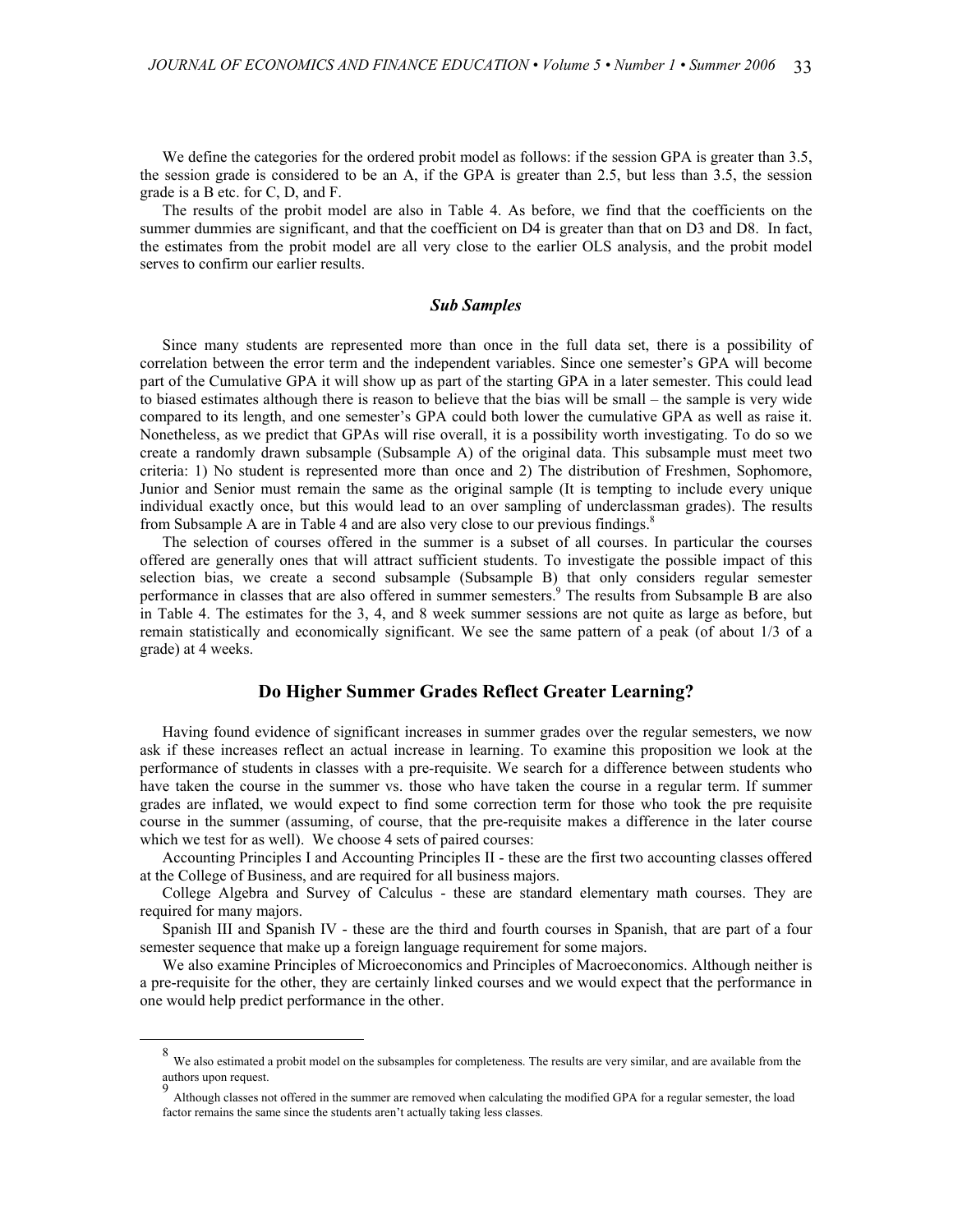| Model 2:        |                                                                           |
|-----------------|---------------------------------------------------------------------------|
| $GR =$          | f(Pgr, Lag, Psum, Psum*Pgr, Eth, Gen, SATM, SATV, Hrs, StartGPA, Age)     |
|                 |                                                                           |
| GR.             | Grade earned in the later course                                          |
| Pgr             | Grade earned in the pre-requisite course                                  |
| Lag             | Number of semesters since the student took the pre-<br>requisite course   |
| Psum            | Dummy Variable $=1$ if the prerequisite course was<br>taken in the summer |
| Psum*Pgr        | PSUM times the pre-requisite grade                                        |
| Eth             | A Dummy Variable $= 1$ if a student is White                              |
| Gen             | Dummy Variable $= 1$ if a student is Female                               |
| <b>SATM</b>     | <b>SAT Math score</b>                                                     |
| <b>SATV</b>     | <b>SAT Verbal score</b>                                                   |
| <b>Hrs</b>      | Earned Credit Hrs at the start of the semester                            |
| <b>StartGPA</b> | GPA at the start of the semester                                          |
| Age             | Age at the start of the semester                                          |

Summary statistics are in Table 5 below.

|                 | <b>ACCOUNTING</b> |       | MATH   |       | <b>SPANISH</b> |       | <b>ECONOMICS</b> |       |
|-----------------|-------------------|-------|--------|-------|----------------|-------|------------------|-------|
|                 | Mean              | Std   | Mean   | Std   | Mean           | Std   | Mean             | Std   |
| GR              | 2.35              | 1.03  | 2.13   | 1.17  | 2.66           | 0.89  | 2.30             | 1.03  |
| Pgr             | 2.17              | 1.00  | 2.59   | 1.02  | 2.64           | 0.93  | 2.23             | 1.05  |
| Lag             | 1.66              | 0.95  | 2.62   | 1.56  | 1.40           | 0.72  | 2.83             | 1.23  |
| Eth             | 0.73              | 0.44  | 0.73   | 0.45  | 0.67           | 0.47  | 0.72             | 0.45  |
| Gen             | 0.48              | 0.50  | 0.48   | 0.50  | 0.74           | 0.44  | 0.48             | 0.50  |
| Age             | 21.36             | 2.04  | 20.10  | 1.93  | 21.84          | 3.09  | 20.53            | 2.39  |
| <b>SATM</b>     | 503.32            | 73.13 | 497.49 | 63.53 | 487.26         | 75.23 | 501.96           | 76.96 |
| <b>SATV</b>     | 491.13            | 68.95 | 483.48 | 58.52 | 509.73         | 86.45 | 497.42           | 76.34 |
| Hrs             | 54.77             | 17.19 | 29.86  | 16.52 | 73.18          | 32.01 | 34.48            | 22.32 |
| <b>StartGPA</b> | 2.76              | 0.49  | 2.66   | 0.57  | 3.01           | 0.49  | 2.74             | 0.63  |
| N               |                   | 542   |        | 574   | 186            |       |                  | 1043  |
| No. of Psum     |                   | 149   |        | 26    | 43             |       |                  | 357   |

Table 5 **Summary Statistics by Subject for the data used to estimate Model 2**

The results, given in Table 6 below, show that the grade a student earns in a prerequisite course is significant and positively related to student performance in the follow on course. The additional effect of taking the prerequisite during a time shortened summer semester is not significant. This indicates that even though students earn higher grades during the time shortened summer semesters, the effect on a follow on course is no different whether the prerequisite is taken during a shortened session or a traditional sixteen week semester.

As we might expect the significance of other variables depend on the courses being paired. For example, gender is significant for the Spanish and Math classes, but not for Economics or English.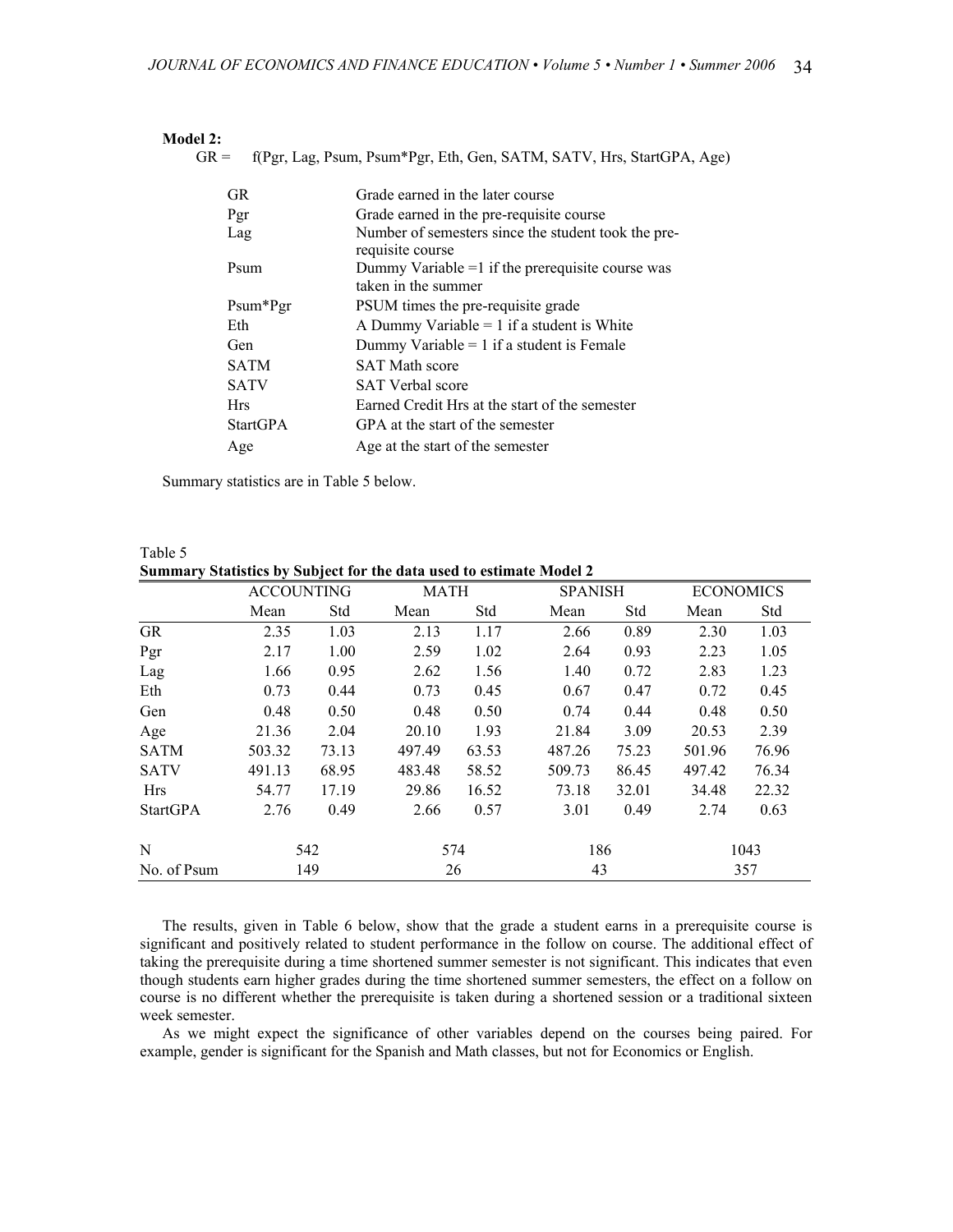|                 | Results from OLS estimation of Model 2 by subject. |             |             |             |
|-----------------|----------------------------------------------------|-------------|-------------|-------------|
|                 | <b>ACCT</b>                                        | <i>MATH</i> | <b>SPAN</b> | <b>ECON</b> |
|                 | $(p$ -val)                                         | $(p$ -val)  | $(p$ -val)  | $(p$ -val)  |
| Intercept       | $-1.139$                                           | $-1.245$    | 0.540       | $-1.929$    |
|                 | (0.035)                                            | (0.049)     | (0.396)     | (0.000)     |
| Lag             | 0.070                                              | $-0.048$    | $-0.137$    | $-0.005$    |
|                 | (0.082)                                            | (0.153)     | (0.071)     | (0.656)     |
| Pgr             | 0.298                                              | 0.201       | 0.358       | 0.084       |
|                 | (0.000)                                            | (0.000)     | (0.000)     | (0.001)     |
| Psum            | $-0.214$                                           | $-0.287$    | 0.260       | 0.159       |
|                 | (0.295)                                            | (0.624)     | (0.487)     | (0.558)     |
| Psum*Pgr        | 0.003                                              | 0.136       | $-0.154$    | $-0.008$    |
|                 | (0.967)                                            | (0.493)     | (0.243)     | (0.923)     |
| Eth             | 0.089                                              | $-0.037$    | 0.091       | 0.051       |
|                 | (0.287)                                            | (0.701)     | (0.470)     | (0.274)     |
| Gen             | 0.056                                              | 0.210       | 0.252       | 0.055       |
|                 | (0.451)                                            | (0.016)     | (0.042)     | (0.197)     |
| Age             | 0.002                                              | 0.027       | $-0.014$    | 0.022       |
|                 | (0.907)                                            | (0.253)     | (0.445)     | (0.020)     |
| <b>SATM</b>     | 0.002                                              | 0.002       | 0.001       | 0.002       |
|                 | (0.000)                                            | (0.004)     | (0.162)     | (0.000)     |
| <b>SATV</b>     | 0.000                                              | $-0.002$    | $-0.001$    | 0.001       |
|                 | (0.617)                                            | (0.034)     | (0.08)      | (0.000)     |
| <b>Hrs</b>      | $-0.005$                                           | $-0.001$    | $-0.002$    | 0.002       |
|                 | (0.018)                                            | (0.837)     | (0.293)     | (0.057)     |
| <b>StartGPA</b> | 0.620                                              | 0.778       | 0.547       | 0.806       |
|                 | (0.000)                                            | (0.000)     | (0.000)     | (0.000)     |
|                 |                                                    |             |             |             |
| N               | 542                                                | 574         | 186         | 1043        |
| Adj R2          | 0.40                                               | 0.30        | 0.37        | 0.34        |

Table  $6$ <br>**Possite from Results from OLS estimation of Model 2 by subject.**

# **Conclusion, Policy Implications and Future Research**

Overall we find that there is a significant improvement from taking shorter courses that cannot be explained solely by student characteristics. Using a very large database and by using more robust models this study provides more definitive results than have been achieved in past studies. Compared to a sixteen week semester, there is an improvement at 8 weeks, 4 weeks, and 3 weeks. We also find that those benefits differ, peaking at four weeks.<sup>10</sup> This complements the results of Scott (2003) who finds that classroom relationships and classroom atmosphere are two important factors that explain why performance is better in intensive courses than the traditional format i.e. there is a better bond between teacher and student when they meet every day than just two or three times a week. While 4 week and 3 week sessions both meet daily, the three week session, with just 11 teaching days, may be to short a time span for that bond to fully develop.

More importantly, we also find that the improved grades are not meaningless – they do reflect greater learning.<sup>11</sup> We find that the grades given for a shortened intensive course have the same significant

<span id="page-9-0"></span> <sup>10</sup> Given the discrete nature of the session lengths the peak may actually occur at 5 or 6 weeks. The estimated peak benefit at 4 weeks should actually be considered a lower bound.

<span id="page-9-1"></span><sup>11</sup> Of course we are operating under the presumption that when all else is held equal, a higher grade reflects greater learning.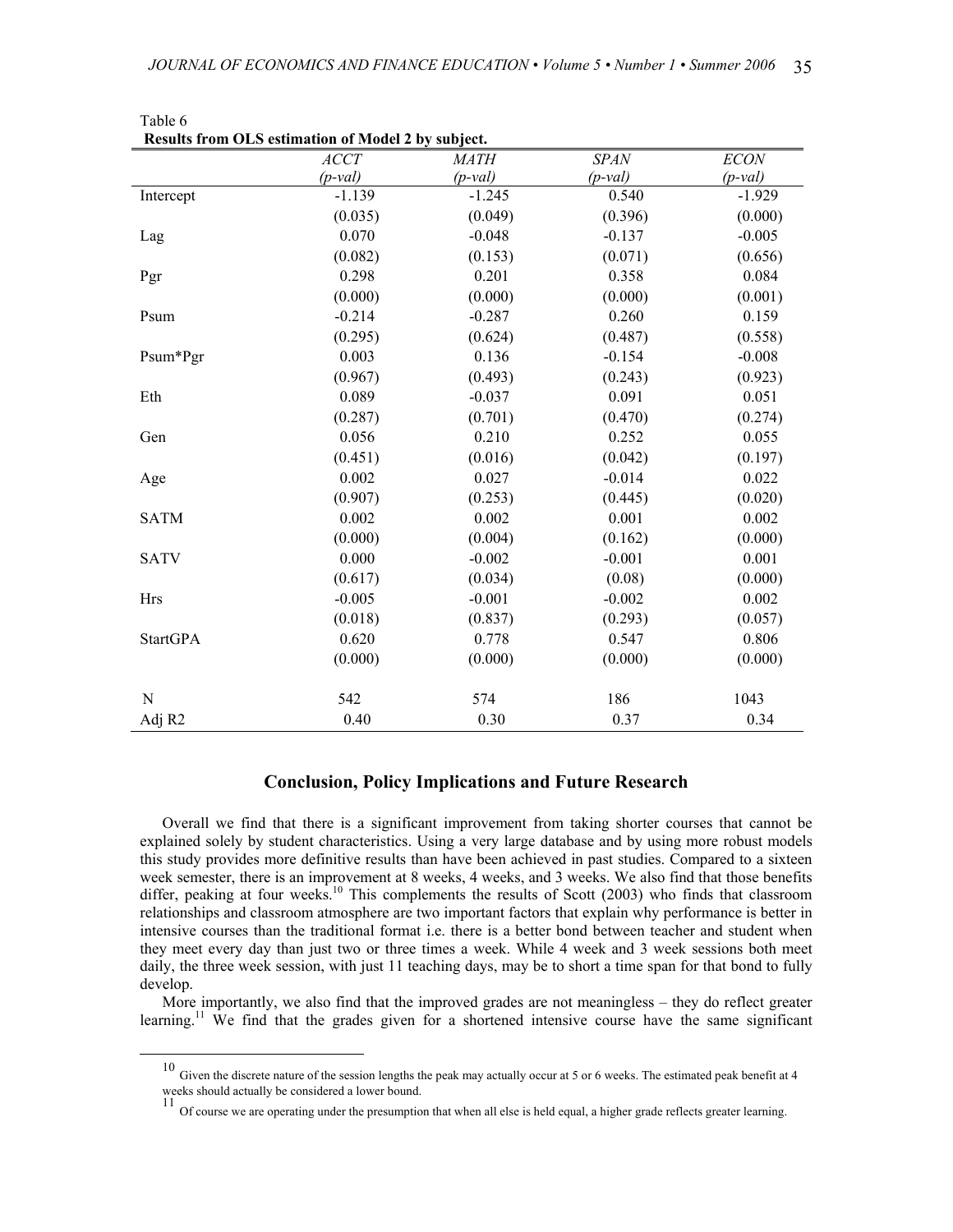explanatory power for future performance as those earned during a traditional 16 week semester. This combats the popular perception (among students anyway) that the bar is lowered in some manner during the shortened sessions. This is clearly not the case as we find no evidence of any correction for those grades.

There are some obvious policy implications from this study. Universities wishing to maximize learning with limited resources might consider changing their course structure from predominately sixteen week to four week semesters, a more modular system. A full semester load (12 hours) can be taken in the same time (16 weeks) by taking a traditional semester, or 4 four weeks sessions. Both cases would involve the same amount of class time per week, and so the modular structure would place no additional burden on a student.

The primary benefit of reduced course lengths would be increased student learning. Additional benefits might be less upfront tuition and book costs and easier sequencing of required courses. Spanish I, II, III, and IV could be taken over one sixteen week period rather than four sixteen week semesters. Also, if a student were to switch his major it would be possible to complete a new major is less than one year.

Some of the costs associated with reduced course lengths would be higher administrative costs. These would include registration and record keeping as well as course scheduling and student advisement. Other costs might be imposed on students such as increased commuting cost due to having to be in class five days per week. Also, students would no longer be able to work all day two or three days a week. To accommodate students who work full time, weekend classes might also be considered which would also allow for more efficient utilization of university facilities.

Further study is necessary to evaluate more fully the benefits and costs of changing class structure. The next steps would be to examine the non-traditional and transfer students as well as the patterns in which students might choose to utilize a modular structure (although we've shown an equivalency for a full semester load, there is no reason why a student might not want to double up (or more) on courses using a modular structure. In that case, there will be more class time per week than in a traditional format)

Another topic for further investigation would be a comparison of the requirements of specific summer courses with their full semester (or different length) equivalents.

# **References**

Betts, Julian R., and Darlene Morell. 1999. "The Determinants of Undergraduate Grade Point Average: The Relative Importance of Family Background, High School Resources, and Peer Group Effects." *Journal of Human Resources* 34: 268-93.

Boddy, George W. 1985. "Regular vs. Compressed Semester: A Comparison of Effectiveness for Teaching in Higher Education." Ph.D diss., University of Nebraska.

Borg, Mary O., and Harriet Stranahan. 2002. "The Effect of Gender and Race on Student Performance in Principles of Economics: The Importance of Personality Type." *Applied Economics* 34: 589-598.

Brakenbury, Robert L. 1978. "What Is More Elusive than the Learning of Philosophy?" *Educational Research Quarterly* 3: 93-97.

Case, Donald O., and John V. Richardson. 1990. "Predictors of Student Performance with Emphasis on Gender and Ethnic Determinants." *Journal of Education for Library and Information Science* 30: 163-182.

Caskey, Shella R. 1994. "Learning Outcomes in Intensive Courses." *Journal of Continuing Higher Education* 42: 23-27.

Cohn, Elchanen., Sharon Cohn, Donald Balch, and James Bradley, Jr. 2004. "Determinants of Undergraduate GPAs: SAT Scores, High-School GRA and High-School Rank." *Economics of Education Review* 23: 577-586.

Daniel, Eileen L. 2000. "A Review of Time-Shortened Courses across Disciplines." *College Student Journal* 34: 298-306.